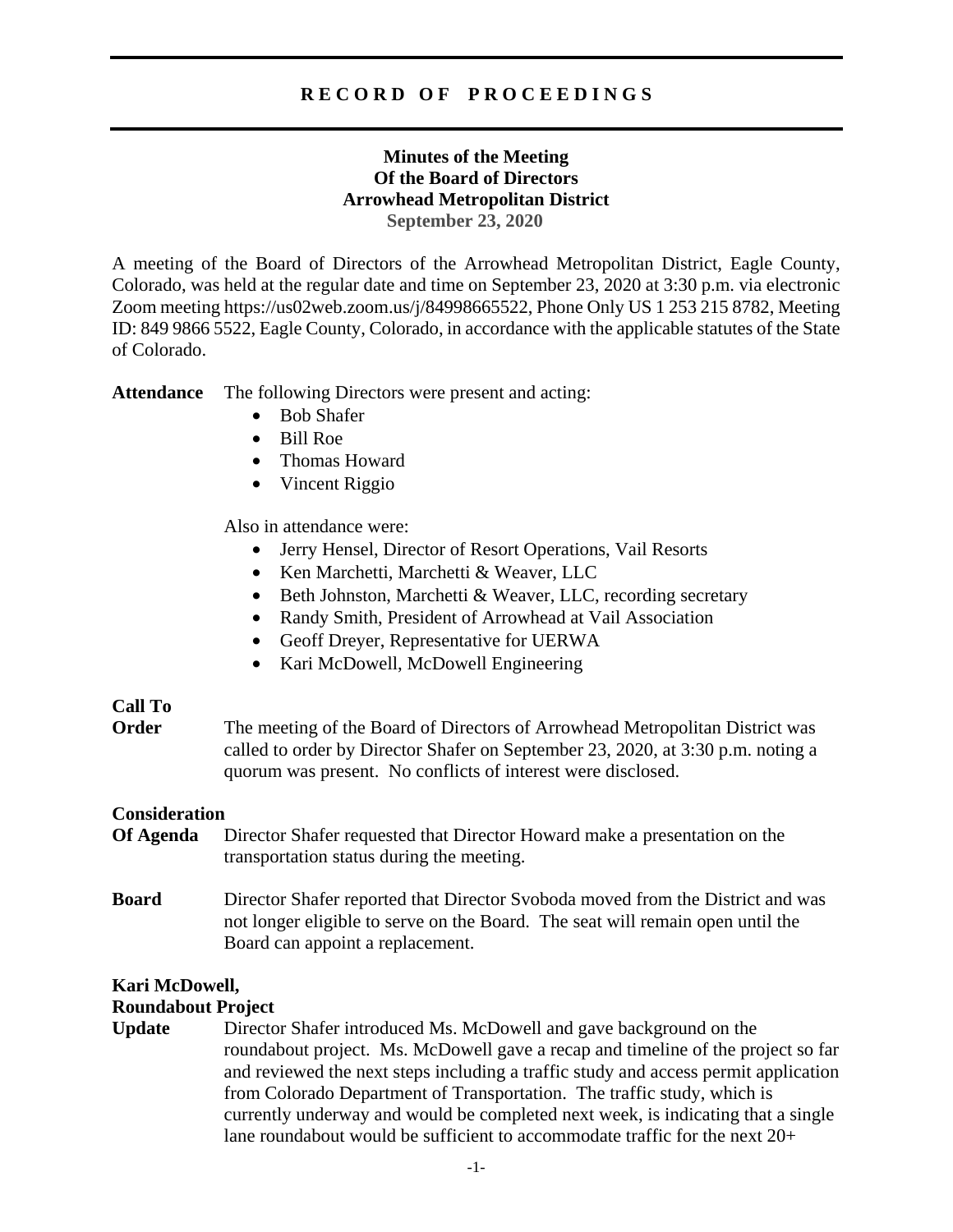# **Arrowhead Metropolitan District Board of Directors September 23, 2020 Meeting Minutes**

|                            | years. Director Shafer reviewed the project cost projections for the Design Phase<br>which is anticipated to be about \$135,000 with \$40,000 in 2020 and the remainder<br>to be spent in 2021. Once the design phase is completed, construction cost for the<br>roundabout could be more accurately determined. General discussion continued<br>on project scope, costs, funding options and District commitment to the project.                                                                                                                                                                                                                                                                                                                                                          |
|----------------------------|--------------------------------------------------------------------------------------------------------------------------------------------------------------------------------------------------------------------------------------------------------------------------------------------------------------------------------------------------------------------------------------------------------------------------------------------------------------------------------------------------------------------------------------------------------------------------------------------------------------------------------------------------------------------------------------------------------------------------------------------------------------------------------------------|
|                            | Mr. Smith reported that Ms. McDowell issued a report for AVA on the Cresta<br>Road safety and movement challenges and possible solutions. Mr. Smith gave a<br>recap of the report reviewing the different solutions recommended by Ms.<br>McDowell including pedestrians should always use uphill, bikes should ride with<br>traffic, different street symbol markings, and edge striping on Cresta Road. Ms.<br>McDowell elaborated on the striping and symbols recommendations and general<br>discussion continued on the proposed recommendations and challenges with<br>implementation.                                                                                                                                                                                                |
| <b>Minutes</b>             | The Board reviewed the minutes included in the Board packet and by motion duly<br>made and seconded, it was unanimously                                                                                                                                                                                                                                                                                                                                                                                                                                                                                                                                                                                                                                                                    |
|                            | <b>RESOLVED</b> to approve the minutes of the meeting of July 22, 2020 as<br>presented.                                                                                                                                                                                                                                                                                                                                                                                                                                                                                                                                                                                                                                                                                                    |
| <b>Accounts</b><br>Payable | Director Shafer reviewed the Accounts Payable list included in the packet.<br>Following discussion and by motion duly made and seconded, it was unanimously<br><b>RESOLVED</b> to approve the accounts payable list as presented.                                                                                                                                                                                                                                                                                                                                                                                                                                                                                                                                                          |
| <b>Action List</b>         | The Board reviewed the action list in the packet:<br>The light pole for the Sawatch Drive request should be installed by 10/15.<br>$\bullet$<br>The Golf Cart Crossing signs are installed<br>$\bullet$<br>The speed sign is more expensive than originally quoted, more discussion<br>$\bullet$<br>during the Operations report.<br>Director Howard is actively working on the transportation agreements and<br>will have more information at the October meeting. Vail Resorts is still in<br>discussions with Beaver Creek Metro District and their transportation<br>agreement will serve as the basis for the Arrowhead agreement. Director<br>Howard said they are anticipating issues with the bus service especially<br>during peak periods and other options need to be explored. |
| <b>UERWA</b>               | Mr. Dreyer updated the Board on the following items<br>A Bond Parameters Resolution was approved to issue \$30 million in new<br>$\bullet$<br>bonds to be used for capital projects and refunding some of the 2010 Bonds.                                                                                                                                                                                                                                                                                                                                                                                                                                                                                                                                                                  |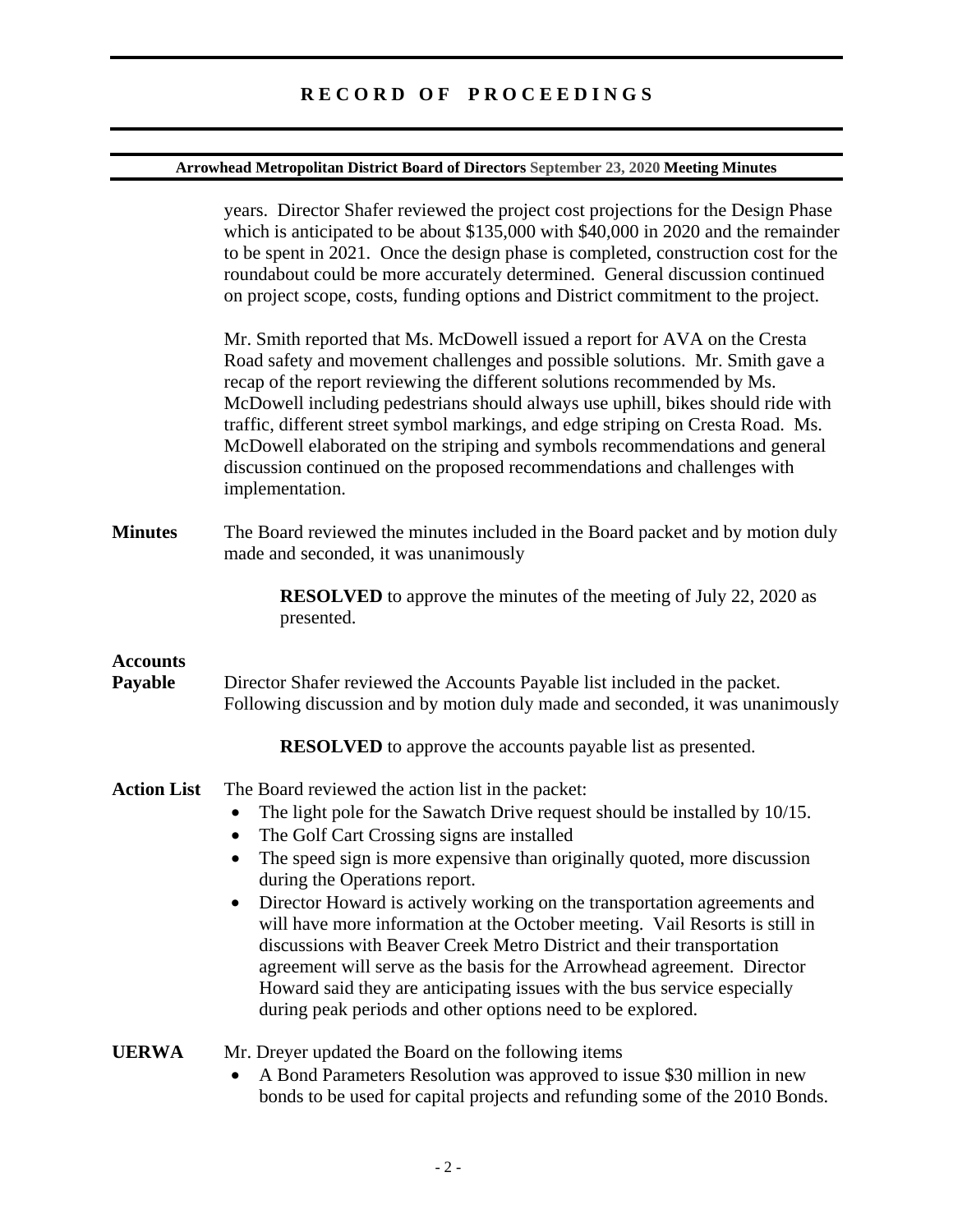## **Arrowhead Metropolitan District Board of Directors September 23, 2020 Meeting Minutes**

Water rates will be increased. General Discussion continued on the bonds and their use.

- The District was extending late fees waivers and there was general discussion of the effect on the District.
- Backflow testing was in process and as many devices were being tested as possible.
- Updates on CIP Projects including the Avon wastewater treatment plant and Edwards Spur Road Project pipeline replacement.

**AVA Update** Mr. Smith reviewed the following activity for Arrowhead at Vail Association:

- The lighting project is on-going.
- The board approved a design project to renovate common area landscaping throughout the community, starting this fall.
- Vail Honeywagon is replacing the small recycle tubs with large blue singlestream recycle containers.
- Summer home sales have picked up with RETA forecasted to exceed budget if all properties currently under contract close by the end of the year.
- A Social Media project report was distributed prior to the meeting. The Social Media campaign is designed to change the perception of Arrowhead and familiarize outside people with the Arrowhead brand. AVA is planning to continue the program and encourages the District to continue its partnership and support. General discussion continued on the website versus the social media campaign and the benefit to the District for continued participation. .

# **Operations**

## **Report** Mr. Hensel reported:

- The cost of the new speed sign is \$3,500 not \$1,000 as originally reported. General discussion was had on the need for and benefits of the sign. Following discussion, the Board authorized the increased purchase price of a new sign and replacement battery for a price not to exceed \$3,500.
- Riverdance  $access a$  path was created to avoid trespassing on private property. Since the ponds are on private property, Mr. Hensel is working with Jim Collins on potential liability issues.
- The Vail Resorts Operations Agreement is with VR legal for review.
- The transportation agreement should be done by this week.
- Comcast is installing fiber in the utility right of way and reviewed the map included in the Board packet. General discussion was had on the construction method and clean up after the project completion.
- Verizon did not build the cell tower and there has been minimal communication from the Verizon contacts.
- The road repairs, speed bump, and crack sealing have been completed.